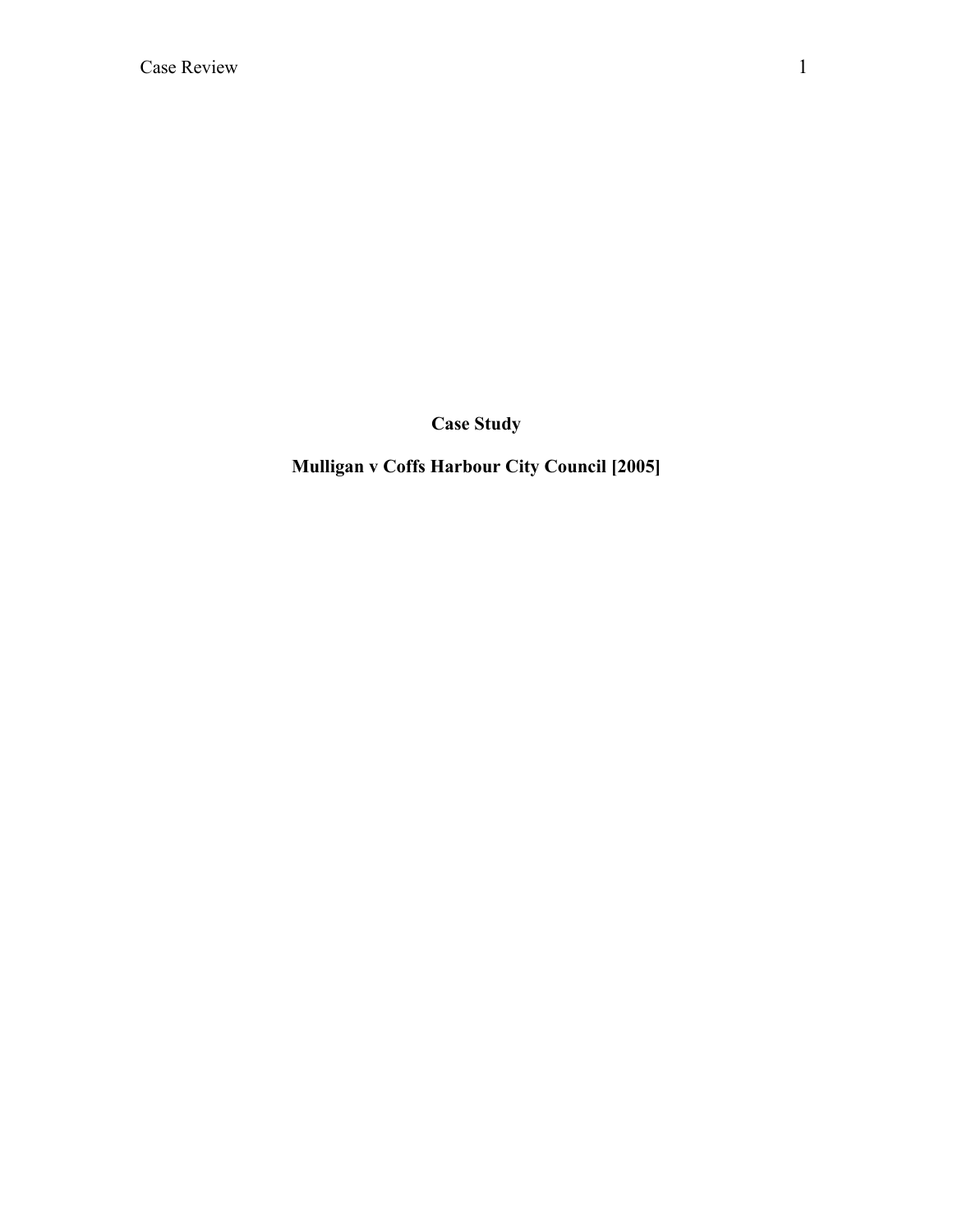## **Mulligan v Coffs Harbour City Council [2005]**

HCA 6321 October 2005

### Case Review

This case, heard before the High Court of Australia, addresses specific issues of negligence and the responsibility of care in a public area. The case was heard simultaneously with a similar case, *Vairy v. Wyong Shire Council*, in an effort to establish precedent in a relatively unclear area of the law.

In a nation where outdoor recreation is particularly common, this case has widerange impacts. In this case, an unfortunate accident resulted in a precedent-setting case. The plaintiff has undoubtedly suffered as a result of his accident. The court had to balance his responsibility against that of the park management authorities. Would the plaintiff have taken the same actions if warning signs against it were present? It is impossible to know.

#### *Background*

The incident prompting this case occurred at Park Beach in New South Wales. Coffs Creek is a shallow but popular swimming area that leads toward the ocean. The depth of the water and the materials of the creek bed are variable. Portions of the park are set aside and maintained as safe areas for swimming.

The plaintiff, a tourist from Ireland had been swimming in the channel earlier on the day of his accident. As he swam he made superficial estimations of the waters depth by attempting to touch the bottom. Several times that day he dived forward into what appeared to be deeper water and floated along the creek toward the ocean. On one of his forward dives Mr. Mulligan hit the bottom of the creek bed and suffered a severe injury.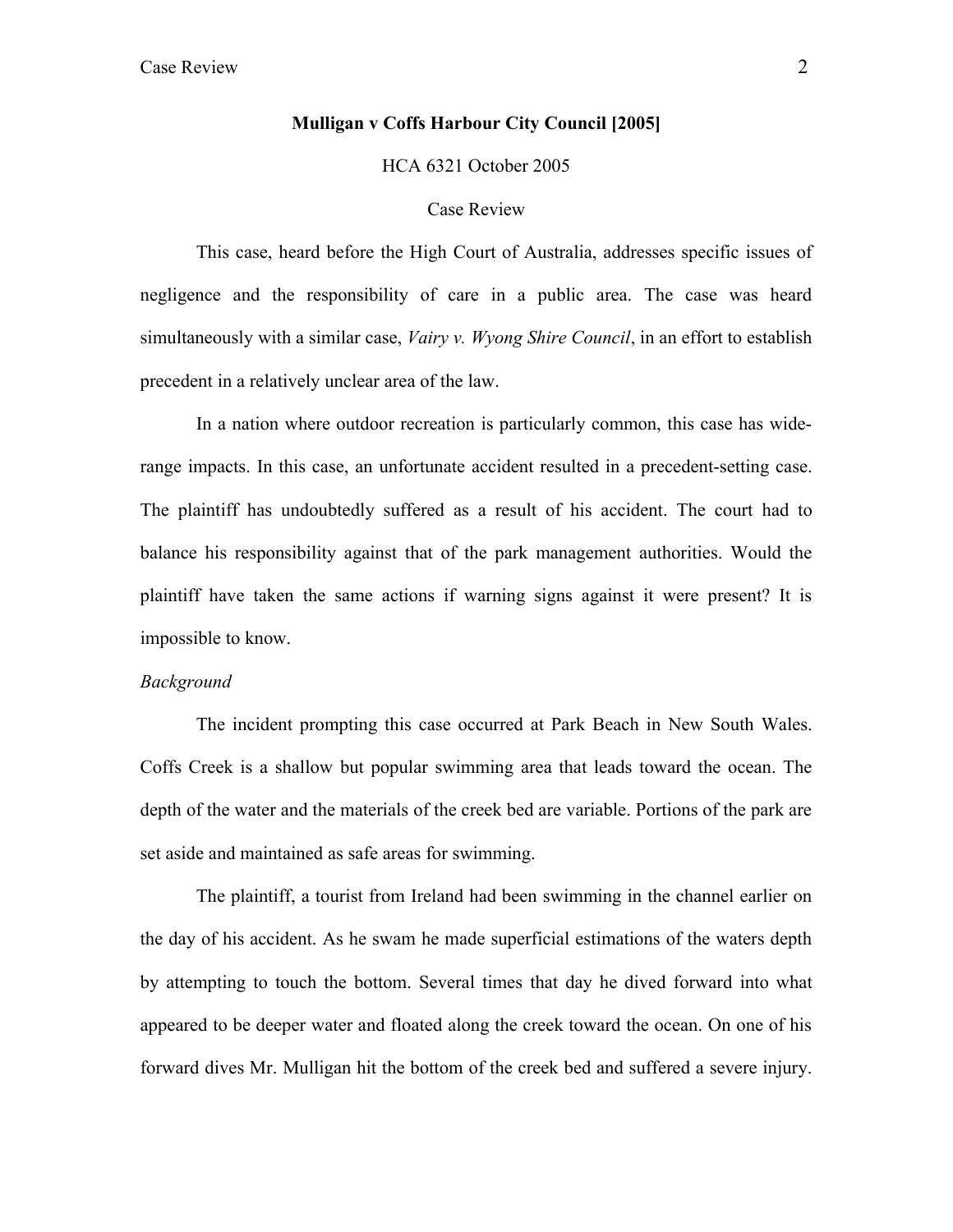Mr. Mulligan and the plaintiff from the connected *Vairy v. Wyong Shire Council* case are now paraplegic as a result of their injuries. Mr. Mulligan's damages were set at over \$9 million by a judge. The lower courts denied his claim, however.

Mr. Mulligan's counsellors argued that because the variable depth of the creek and the prevalence of swimmers there were well known. The park authority had an obligation to provide sufficient warnings to divers.

## *Case Details*

In their arguments the plaintiffs' lawyers attempted to establish a foundation based on two propositions. They argued successfully that the actions of the plaintiffs and the resulting injuries were foreseeable by the park managers. They also attempted to draw associations between the responsibilities of individuals owning buildings with public access and the responsibilities of park management. This proposition was more difficult to establish.

After the accident, several warning signs were erected in the area. These included signs warning of submerged objects, currents and the absence of rescue personnel at certain times. In his appeals the plaintiff attempted to use the placement of these signs as a *de facto* admission of guilt. If the signs were practicable at that time, then why were they not in place prior to the accident?